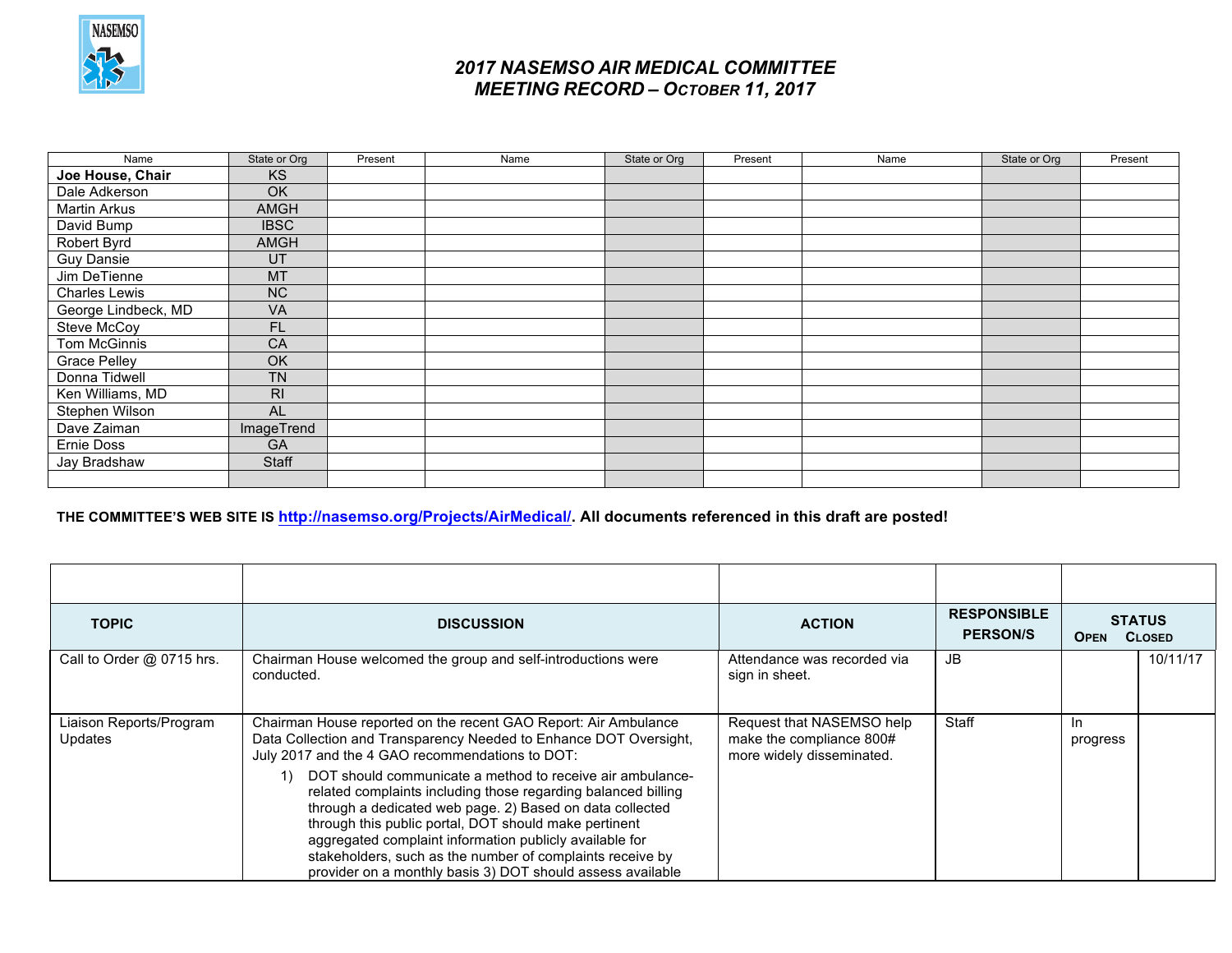

| federal and industry data and determine what further information<br>could assist in the evaluation of future complaints or concerns<br>regarding unfair or deceptive practices 4) DOT should consider<br>consumer disclosure requirements for air ambulance providers,                                                                                                       |  |
|------------------------------------------------------------------------------------------------------------------------------------------------------------------------------------------------------------------------------------------------------------------------------------------------------------------------------------------------------------------------------|--|
| which could include information such as established prices<br>charged, business model and entity that establishes prices, and<br>extent of contracting with insurance.                                                                                                                                                                                                       |  |
| The DOT has added the term "air ambulance operator service" to its<br>consumer complaint page at<br>https://www.transportation.gov/airconsumer/air-travel-consumer-reports<br>and it's also been added to the NASEMSO web site and announced in<br>WU.                                                                                                                       |  |
| In a letter to Congress, the National Conference of Insurance Legislators<br>(NCOIL) has urged leaders to "take legislative action and exempt matters<br>properly governed by the McCarran-Ferguson Act from the scope of the<br>Airline Deregulation Act of 1978" to authorize states to regulate air<br>ambulance billing. Their position paper is posted on our web site. |  |
| State officials reported that they receive relatively few concerns regarding<br>air ambulances, but acknowledge sometimes those concerns are<br>expressed passionately.                                                                                                                                                                                                      |  |
| Industry members support the open compliance transparency.                                                                                                                                                                                                                                                                                                                   |  |
| Director DeTienne reported that MT has been working on balanced billing<br>and the appropriate use of air transport by hospitals. Legislation has been<br>introduced which Mr. Byrd reported that AMGH (now called Newco)<br>supports.                                                                                                                                       |  |
| Director Adkerson reported that OK has had issues with air ambulance<br>services receiving Medicaid payment and then seeking patient<br>reimbursement. OK is also working on rules to require real time<br>availability reporting.                                                                                                                                           |  |
| Consensus among attendees that balance billing discussion should be<br>between insurance companies and air ambulance services, and that<br>patients should be held harmless and not receive bills after insurance<br>payments. However, this is not an issue with which the Air Ambulance<br>Cmte needs to become involved.                                                  |  |
| There was also consensus that Medicare reimbursement needs to e.                                                                                                                                                                                                                                                                                                             |  |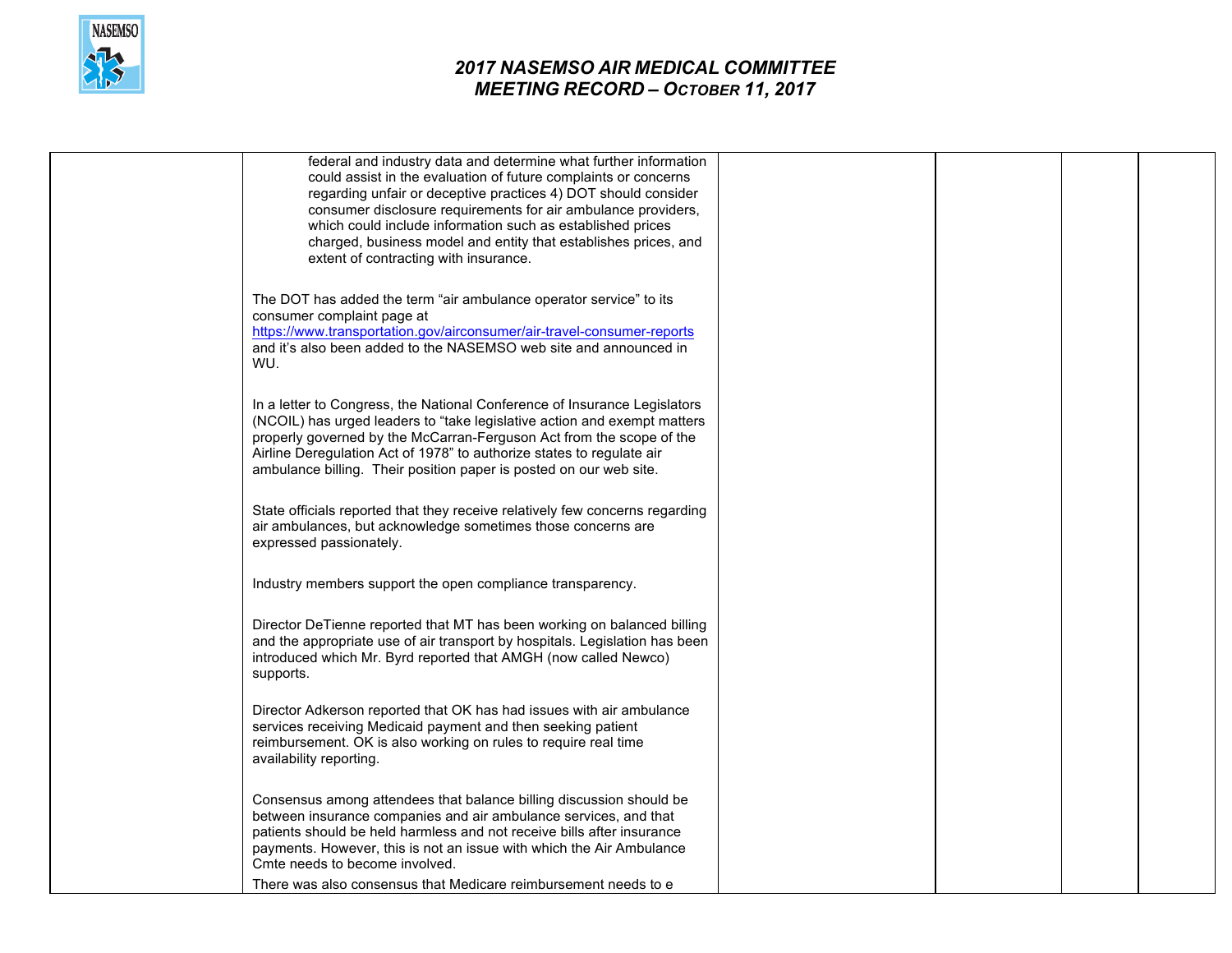

|                                          | significantly revised and that both ground and air ambulances need to be<br>a part of that discussion.                                                                                                                                                                                                                                                                                                                                                                                                                                                                                                                                                                                                                                                                                                                                                                                                                                                                                                                                                                                                                                                                                                                                                                                                                                                                                                                                                                                                                                                                                                                                                                                            |                                                                                                                                                           |  |  |
|------------------------------------------|---------------------------------------------------------------------------------------------------------------------------------------------------------------------------------------------------------------------------------------------------------------------------------------------------------------------------------------------------------------------------------------------------------------------------------------------------------------------------------------------------------------------------------------------------------------------------------------------------------------------------------------------------------------------------------------------------------------------------------------------------------------------------------------------------------------------------------------------------------------------------------------------------------------------------------------------------------------------------------------------------------------------------------------------------------------------------------------------------------------------------------------------------------------------------------------------------------------------------------------------------------------------------------------------------------------------------------------------------------------------------------------------------------------------------------------------------------------------------------------------------------------------------------------------------------------------------------------------------------------------------------------------------------------------------------------------------|-----------------------------------------------------------------------------------------------------------------------------------------------------------|--|--|
| Committee Workplan                       | Technical assistance has been provided to several states on a one-to-<br>one basis since the Spring meeting, which has enabled us to start to<br>identify common needs for moving forward. (For example, almost all<br>states need help with the "deemed status" section.) It is noted that<br>CAMTS has become fully accredited as a standards setting organization<br>by ANSI. We have also verified that CAMTS: 1) provides accreditation for<br>no more than 3 consecutive years without an updated inspection and<br>reaccreditation 2) has a multidisciplinary Board representing medical<br>transport organizations 3) uses trained site-surveyors with experience in<br>medical transport accreditation 4) has processes in place that identifies<br>and tracks deficiencies for corrective action 5) has an open process for<br>revising accreditation standards 6) provides full transparency to the public<br>on its standards, process, and operating procedures and 7) maintains the<br>appropriate level of insurance. These elements make them currently the<br>only organization to be fully compliant with the Air Medical Model Rules.<br>A few states are looking at implementing individual sections of the<br>AMMR. Because NASEMSO worked closely with DOT and their Office of<br>General Counsel to describe the model rules in a way that would avoid<br>federal pre-emption issues, states are discouraged from straying too far<br>from the proposed language although it is certainly within any state's<br>purview to do so.<br>CO has introduced legislation based upon AMMR; UT made minor<br>adjustments to the CO bill, which will be introduced. Director Dansie | None to report.                                                                                                                                           |  |  |
|                                          | reported that initially there were concerns when the process started, but<br>as the interested parties met and discussed the bill, those concerns<br>faded. Other states working on legislation include: KS, TX, and MT.                                                                                                                                                                                                                                                                                                                                                                                                                                                                                                                                                                                                                                                                                                                                                                                                                                                                                                                                                                                                                                                                                                                                                                                                                                                                                                                                                                                                                                                                          |                                                                                                                                                           |  |  |
| Request to Review HR<br>3780 and HR 3378 | The Government Information Committee attempted to review HR 3780,<br>the Air Ambulance Quality and Accountability Act (from ACCT) and HR<br>3378, Ensuring Access to Air Ambulance Services Act (from AAMS) but<br>deferred any further action, suggesting the Air Medical Committee would<br>be better suited to analyze these Bills and make recommendations for<br>NASEMSO action. A comparison chart of both bills (courtesy Holland and<br>Knight) was distributed to the committee in September. In the interim, the<br>National Conference of Insurance Legislators (NCOIL) has provided<br>preview language they hope to have introduced in the current session. All<br>related materials were distributed to the committee via email.<br>Consensus that 3378 looks a lot like the AMMR regarding minimum                                                                                                                                                                                                                                                                                                                                                                                                                                                                                                                                                                                                                                                                                                                                                                                                                                                                                 | MOTION: To recommend to the<br>Government Information<br>Committee that NASEMSO<br>support HR 3378. DeTienne<br>(MT); second by Wilson (AL).<br>Unanimous |  |  |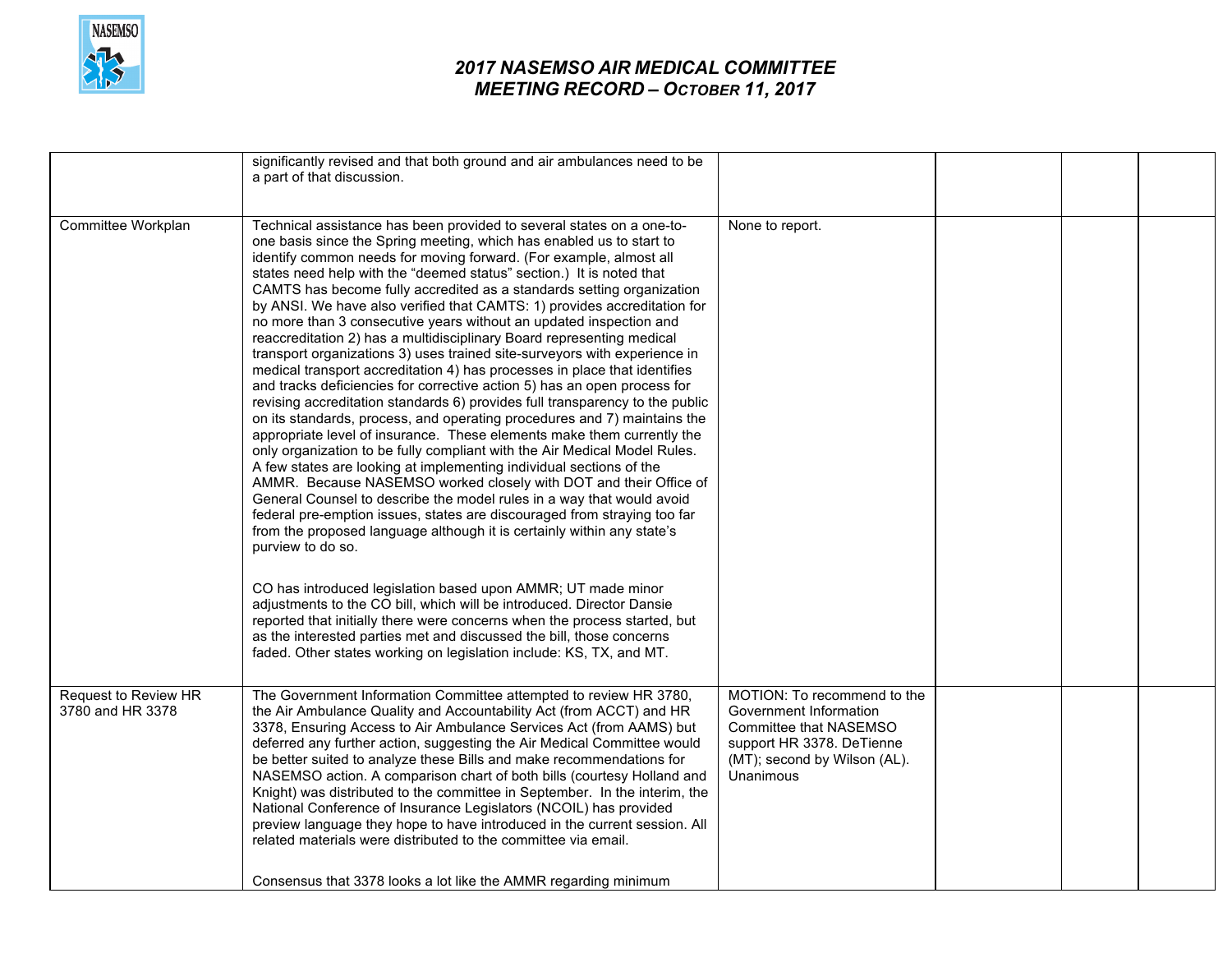

|                | standards. There were some concerns about the federal government<br>being involved with establishing medical standards; however, GA pointed<br>out that CMS has similar requirements in place for ground services and<br>doesn't see this as a conflict.                                                                                                                                                                                                   |                                            |  |  |
|----------------|------------------------------------------------------------------------------------------------------------------------------------------------------------------------------------------------------------------------------------------------------------------------------------------------------------------------------------------------------------------------------------------------------------------------------------------------------------|--------------------------------------------|--|--|
| Cost reporting | CMS is considering changing the category of EMS from "Transporting" to<br>"Provider", which will enable reimbursement for non-transport. As such,<br>cost reporting would become mandatory.                                                                                                                                                                                                                                                                | Information only. No actions to<br>report. |  |  |
|                | UT is required to provide an annual report on the median cost and the<br>cost range, which is posted on their web site.                                                                                                                                                                                                                                                                                                                                    |                                            |  |  |
|                | KS has had minimal reporting for 25 years and distributes a spreadsheet<br>to services for this purpose. There have been concerns about the burden<br>this places on small services. Chairman House agreed that while cost is<br>important, they are not convinced that it should not be put into law and<br>put upon the state EMS office. KS provides on-on-one technical<br>assistance to services upon request.                                        |                                            |  |  |
|                | Director Tidwell reported that TN used an outside contractor to collect<br>cost information. This provided a benefit in terms of getting information<br>through service firewalls and enabled information to be collected and<br>protected from a Freedom of Access request. The state office only gets<br>aggregated information which addresses a concern from private services<br>about competitors accessing what would otherwise be proprietary data. |                                            |  |  |
|                | Director Adkerson said that services should include volunteer services as<br>income because while there may not be a current out of pocket expense<br>for same, with the change of a few members this could become a<br>significant cost issue for smaller services.                                                                                                                                                                                       |                                            |  |  |
|                | The consensus of the membership is to not pursue collecting cost data<br>without a mandate in state statute.                                                                                                                                                                                                                                                                                                                                               |                                            |  |  |
|                | Quality Reporting and Performance Reporting                                                                                                                                                                                                                                                                                                                                                                                                                |                                            |  |  |
|                | Consensus is that it's an important responsibility of the state office.                                                                                                                                                                                                                                                                                                                                                                                    |                                            |  |  |
|                | There was support for the development of quality, validated metrics for air<br>ambulance services, and those contained in 3378 are taken from CAMTS                                                                                                                                                                                                                                                                                                        |                                            |  |  |